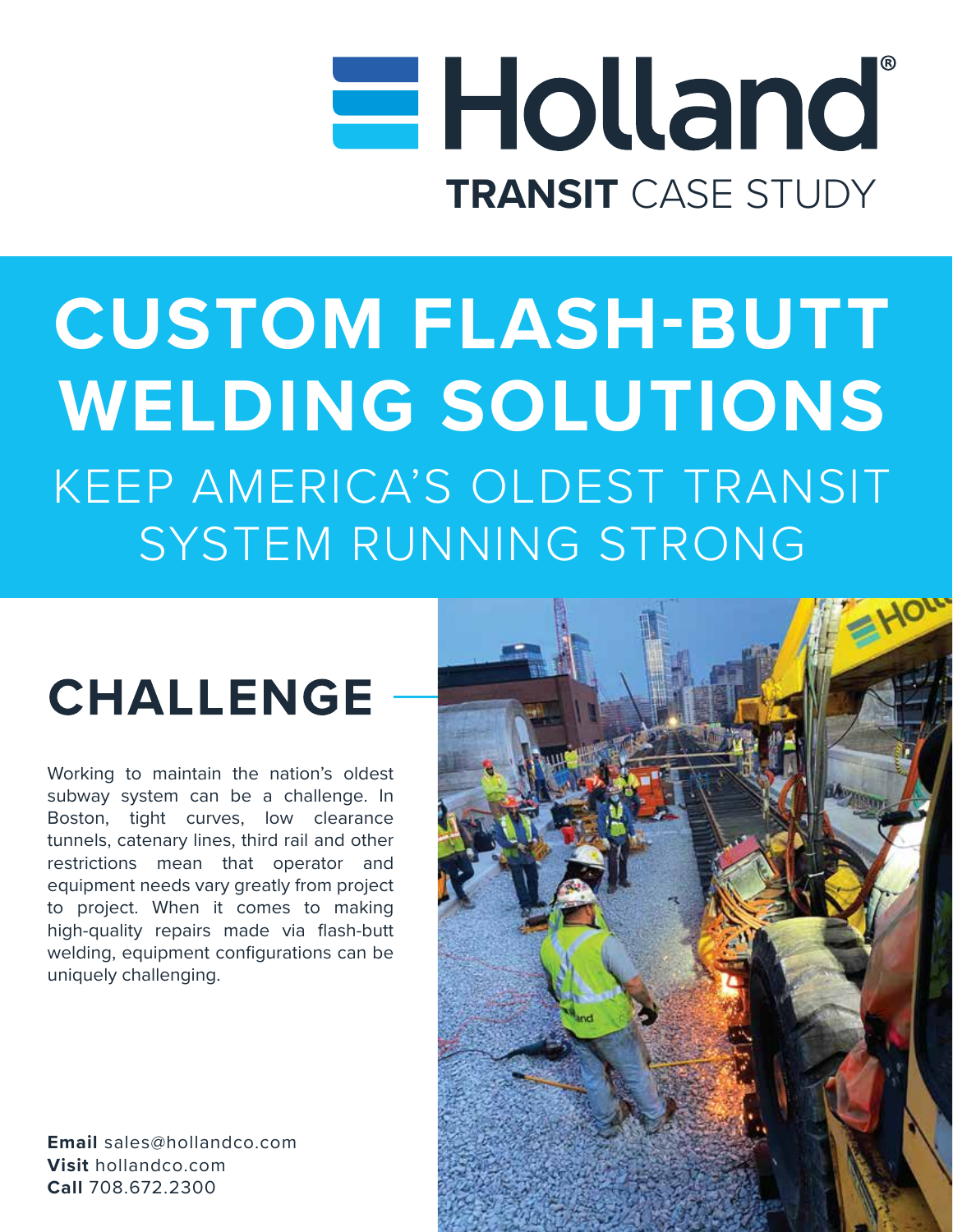## **SOLUTION**

As the designer and manufacturer of the flash-butt welding equipment we operate, Holland has a track record of working directly with our partners to engineer unique solutions for unique circumstances. We have multiple flash-butt welding equipment configurations that have successfully been used in the Boston area on projects such as the MBTA Green Line Extension, MBTA Blue and Red Lines, the MBTA Longfellow Bridge and more. Our flexibility gives us the ability to meet the needs of transit systems across North America.



#### **TRADITIONAL MOBILEWELDER®**

The use of electric flash-butt welds in rapid transit rail operations offers many of the same benefits enjoyed by freight railroads. High-quality flash-butt welds provide a smoother ride, increased durability and the lowest lifetime cost. Our Intelliweld® Control System provides an unmatched degree of accuracy and quality in the production of rail welds.